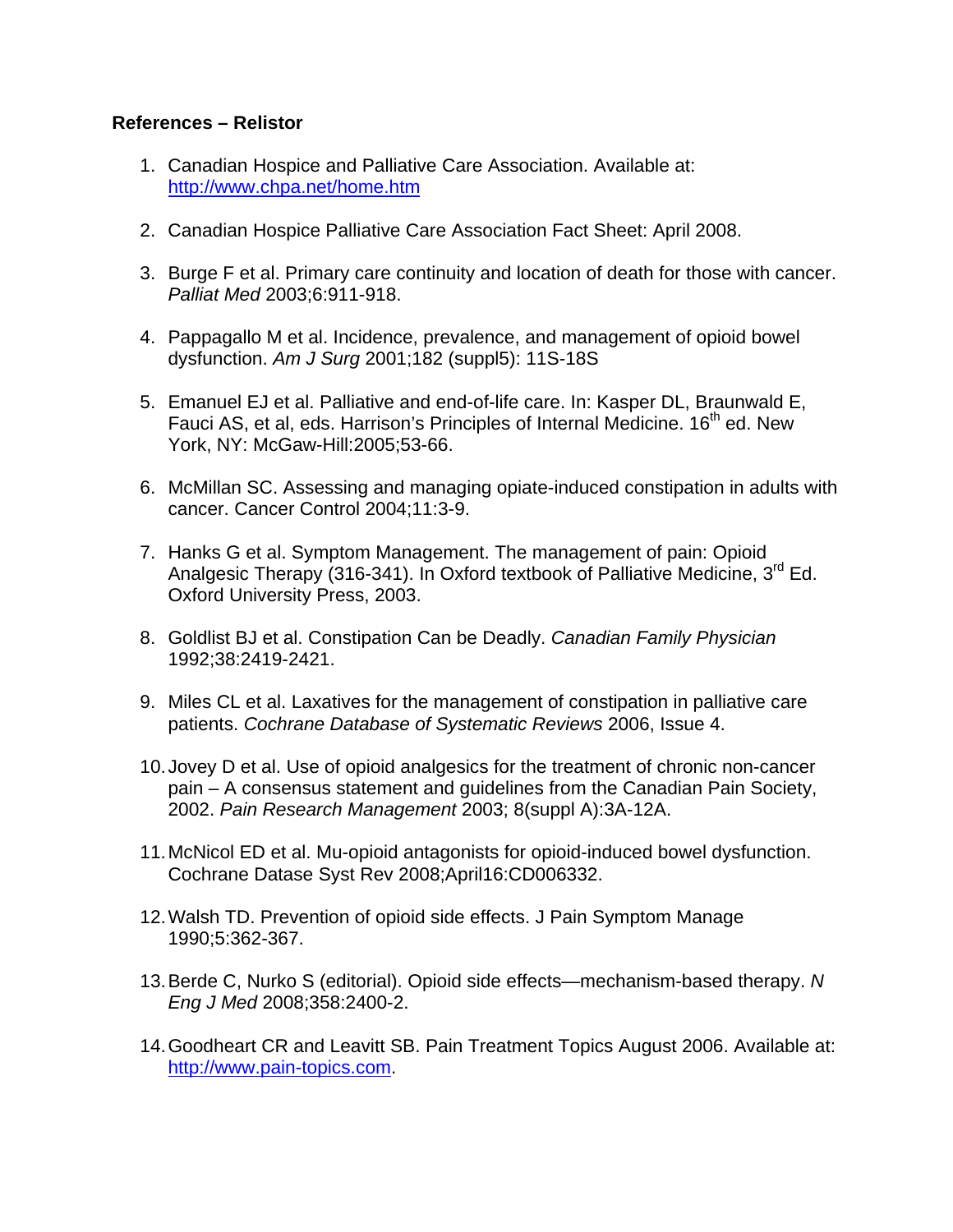- 15. Thomas J et al. Methylnaltrexoe for opioid-induced constipation in advanced illness. *N Engl J Med* 2008;358:2332-43.
- 16. Ahmedzai SH Boland J. Constipation in people prescribed opioids. BMJ Clin Evid 2007;12:1-11.
- 17. Anon. Methylnaltrexone (MNTX). Drugs R D 2006;7(6):374-8.
- 18. Becker G, Galandi D, Blum HE. Peripherally acting opioid antagonists in the treatment of opiate-related constipation: A systematic review. J Pain Symptom Manage 2007;35:547-65.
- 19. Berde C, Nurko S. Opioid side effects mechanism-based therapy [editorial]. N Engl J Med 2008;358(22):2400-2.
- 20. Boyd TA, Israel RJ. Treatment of opioid-induced constipation in hospice patients with methylnaltrexone. [Abstract #8279]. 2004 ASCO Annual Meeting. Available from: [http://www.asco.org/ASCO/Abstracts+%26+Virtual+Meeting/Abstracts?&vmview](http://www.asco.org/ASCO/Abstracts+%26+Virtual+Meeting/Abstracts?&vmview=abst_detail_view&confID=26&abstractID=4368) [=abst\\_detail\\_view&confID=26&abstractID=4368](http://www.asco.org/ASCO/Abstracts+%26+Virtual+Meeting/Abstracts?&vmview=abst_detail_view&confID=26&abstractID=4368) .
- 21. DeHaven-Hudkins DL, DeHaven RN, Little PJ, Techner LM. The involvement of the mu-opioid receptor in gastrointestinal pathophysiology: Therapeutic opportunities for antagonism as this receptor. Pharmacology Therapeut 2008;117:162-87.
- 22. Health Canada. Notice of Compliance [database online]. Available from: <http://www.nocdatabase.ca/> .
- 23. Karver SB, Slatkin NE, Thomas J, Israel RJ. Methylnaltrexone treatment of opioid-induced constipation in cancer patients. [abstract #9081] 2007 ASCO Annual Meeting. Available from: [http://www.asco.org/ASCO/Abstracts+%26+Virtual+Meeting/Abstracts?&vmview](http://www.asco.org/ASCO/Abstracts+%26+Virtual+Meeting/Abstracts?&vmview=abst_detail_view&confID=47&abstractID=35781) [=abst\\_detail\\_view&confID=47&abstractID=35781](http://www.asco.org/ASCO/Abstracts+%26+Virtual+Meeting/Abstracts?&vmview=abst_detail_view&confID=47&abstractID=35781) (Accessed 20 May 2008).
- 24. Kurz A, Sessler DI. Opioid-induced bowel dysfunction. Drugs 2003;63(7):649-71.
- 25. Lembo A. Peripheral opioids for functional GI disease: A reappraisal. Dig Dis 2006;24:91-8.
- 26. McNicol ED, Boyce D, Schumann R, Carr DB. Mu-opioid antagonists for opioidinduced bowel dysfunction. *Cochrane Database of Systematic Reviews* 2008, Issue 2. Art. No.: CD006332. DOI: 10.1002/14651858.CD006332.pub2.
- 27. Murphy BD, Sutton JA, Prescott LF, Murphy MB. Opioid-induced delay in gastric emptying: A peripheral mechanism in humans. Anesthesiology 1997;87(4):765- 70. Available from: [http://www.anesthesiology.org/pt/re/anes/fulltext.00000542-](http://www.anesthesiology.org/pt/re/anes/fulltext.00000542-199710000-00008.htm;jsessionid=L8XGgB41pr1BTy0L26p1gnJvgynGvjf7CZyTpNVJnHdcNLs2Jjhs!195308708!181195628!8091!-1)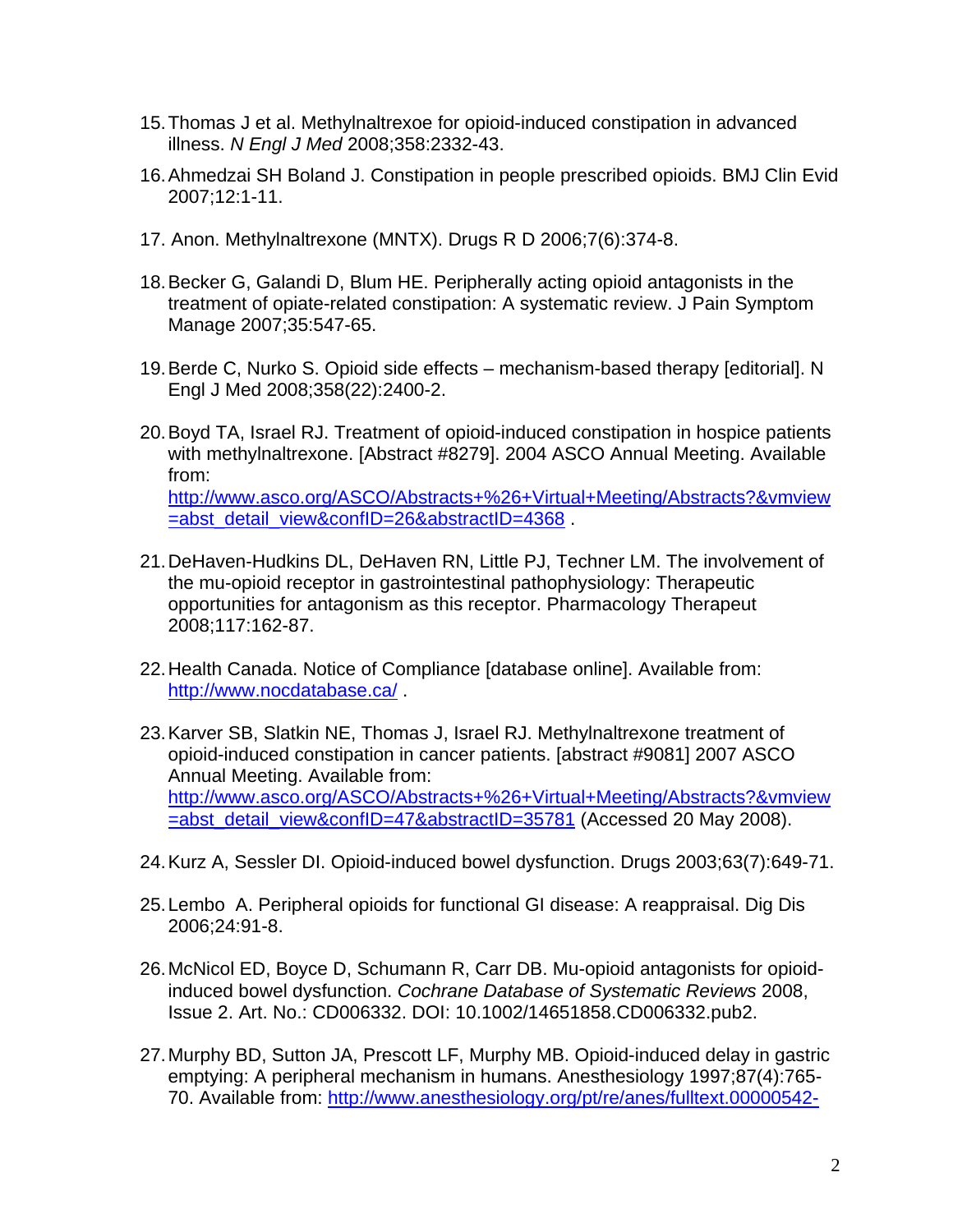[199710000-](http://www.anesthesiology.org/pt/re/anes/fulltext.00000542-199710000-00008.htm;jsessionid=L8XGgB41pr1BTy0L26p1gnJvgynGvjf7CZyTpNVJnHdcNLs2Jjhs!195308708!181195628!8091!-1)

[00008.htm;jsessionid=L8XGgB41pr1BTy0L26p1gnJvgynGvjf7CZyTpNVJnHdcNL](http://www.anesthesiology.org/pt/re/anes/fulltext.00000542-199710000-00008.htm;jsessionid=L8XGgB41pr1BTy0L26p1gnJvgynGvjf7CZyTpNVJnHdcNLs2Jjhs!195308708!181195628!8091!-1) [s2Jjhs!195308708!181195628!8091!-1](http://www.anesthesiology.org/pt/re/anes/fulltext.00000542-199710000-00008.htm;jsessionid=L8XGgB41pr1BTy0L26p1gnJvgynGvjf7CZyTpNVJnHdcNLs2Jjhs!195308708!181195628!8091!-1) .

- 28. Neyens R, Jackson KC II. Novel opioid antagonists for opioid-induced bowel dysfunction and postoperative ileus. J Pain Pall Care Pharmacother 2007;21(2):27-33.
- 29. Portenoy RK, Thomas J, Moehl Boatwright ML, *et al.* Subcutaneous methylnaltrexone for the treatment of opioid-induced constipation in patients with advanced illness: A double-blind, randomized, parallel group, dosing- ranging study. J Pain Symptom Manage 2008;35:458-68.
- 30. Reichle FM, Conzen PF. Methylnaltrexone, a new peripheral mu-receptor antagonist for the prevention and treatment of opioid-induced extracerebral side effects. Curr Opin Invest Drugs 2008;9(1):90-100.
- 31. Repchinsky C. Compendium of Pharmaceuticals and Specialties. Canadian Pharmacists Association. Ottawa, ON. 2008.
- 32. Shaiova L, Rim F, Friedman D, Jadhi M. A review of methylnaltrexone, a peripheral opioid receptor antagonist, and its role in opioid-induced constipation. Pall Supportive Care 2007;5:161-6.
- 33. Thomas J. Cancer-related constipation. Curr Oncol Reports 2007:278-84.
- 34. Thomas J. Opioid-induced bowel dysfunction. J Pain Symptom Manage 2008;35:103-13.
- 35. Thomas J, Karver S, Cooney GA, *et al.* Methylnaltrexone for opioid-induced constipation in advanced illness. N Engl J Med 2008;358:2332-43.
- 36. Thomas J, Karver S, Cooney GA, *et al.* Methylnaltrexone for opioid-induced constipation in advanced illness [supplementary appendix]. Available from: <http://content.nejm.org/cgi/content/full/358/22/2332/DC1>
- 37. Thomas J, Libman A, Slatkin N, *et al.* A phase II double-blind placebo-controlled trial of methylnaltrexone (MNTX) for opioid-induced constipation (OIC) in advanced medical illness (AMI) .[abstract #8003]. 2005 ASCO Annual Meeting. Available from :

[http://www.asco.org/ASCO/Abstracts+%26+Virtual+Meeting/Abstracts?&vmview](http://www.asco.org/ASCO/Abstracts+%26+Virtual+Meeting/Abstracts?&vmview=abst_detail_view&confID=34&abstractID=32585) [=abst\\_detail\\_view&confID=34&abstractID=32585](http://www.asco.org/ASCO/Abstracts+%26+Virtual+Meeting/Abstracts?&vmview=abst_detail_view&confID=34&abstractID=32585) .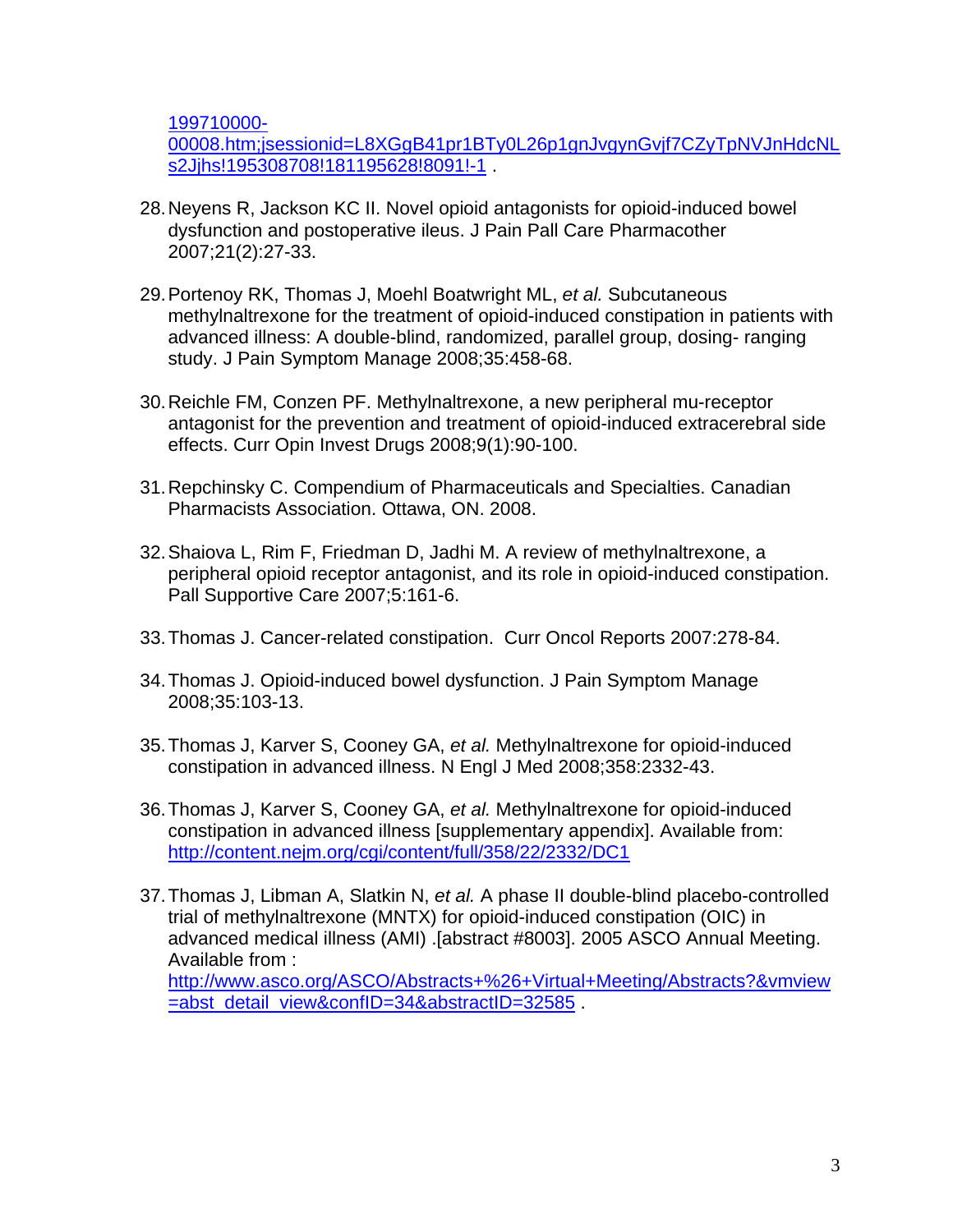- 38. Thomas J, Portenoy R, Moehl M, *et al.* A phase II randomized dose-finding trial of methylnaltrexone for the relief of opioid-induced constipation in hospice patients. 2003 ASCO Annual Meeting. Available from: [http://www.asco.org/ASCO/Abstracts+%26+Virtual+Meeting/Abstracts?&vmview](http://www.asco.org/ASCO/Abstracts+%26+Virtual+Meeting/Abstracts?&vmview=abst_detail_view&confID=23&abstractID=103785) [=abst\\_detail\\_view&confID=23&abstractID=103785](http://www.asco.org/ASCO/Abstracts+%26+Virtual+Meeting/Abstracts?&vmview=abst_detail_view&confID=23&abstractID=103785) .
- 39. WHO Collaborating Centre for Drug Statistics Methodology. ATC Codes 2008 [database online]. Available from: <http://www.whocc.no/atcddd/>.
- 40. Yuan CS. Methylnaltrexone mechanisms of action and effects on opioid bowel dysfunction and other opioid adverse effects. Ann Pharmacother 2007;41:984- 93.
- 41. Yuan CS, Doshan H, Charney MR, *et al*. Tolerability, gut effects, and pharmacokinetics of methylnaltrexone following repeated intravenous administration in humans. J Clin Pharmacol 2005;45:538-46.
- 42. Yuan CS, Foss JF. Oral methylnaltrexone for opioid-induced constipation. JAMA 2000;284(11):1383-4.
- 43. Yuan CS, Foss JF, O'Connor M, *et al*. Efficacy of orally administered methylnaltrexone in decreasing subjective effects after intravenous morphine. Drug Alcohol Depend 1998;52:161-5.
- 44. Yuan CS, Foss JF, O'Connor M, *et al*. Effects of enteric-coated methylnaltrexone in preventing opioid-induced delay in oral-cecal transit time. Clin Pharmacol Ther 2000;67:398-404.
- 45. Yuan CS, Foss JF, O'Connor M, *et al.* Effects of intravenous methylnaltrexone on opioid-induced gut motility and transit time changes in subjects receiving chronic methadone therapy: a pilot study. Pain 1999;83:631-5.
- 46. Yuan CS, Foss JF, O'Connor M, *et al.* Methylnaltrexone for reversal of constipation due to chronic methadone use. JAMA 2000;283(3):367-72.
- 47. Yuan CS, Foss JF, O'Connor M*, et al.* Methylnaltrexone prevents morphineinduced delay in oral-cecal transit time without affecting analgesia: A doubleblind randomized placebo-controlled trial. Clin Pharmacol Ther 1996;59:469-75.
- 48. Yuan CS, Foss JF, Osinski J, *et al.* The safety and efficacy of oral methylnaltrexone in preventing morphine-induced delay in oral-cecal transit time. Clin Pharmacol Ther 1997;61:467-75.